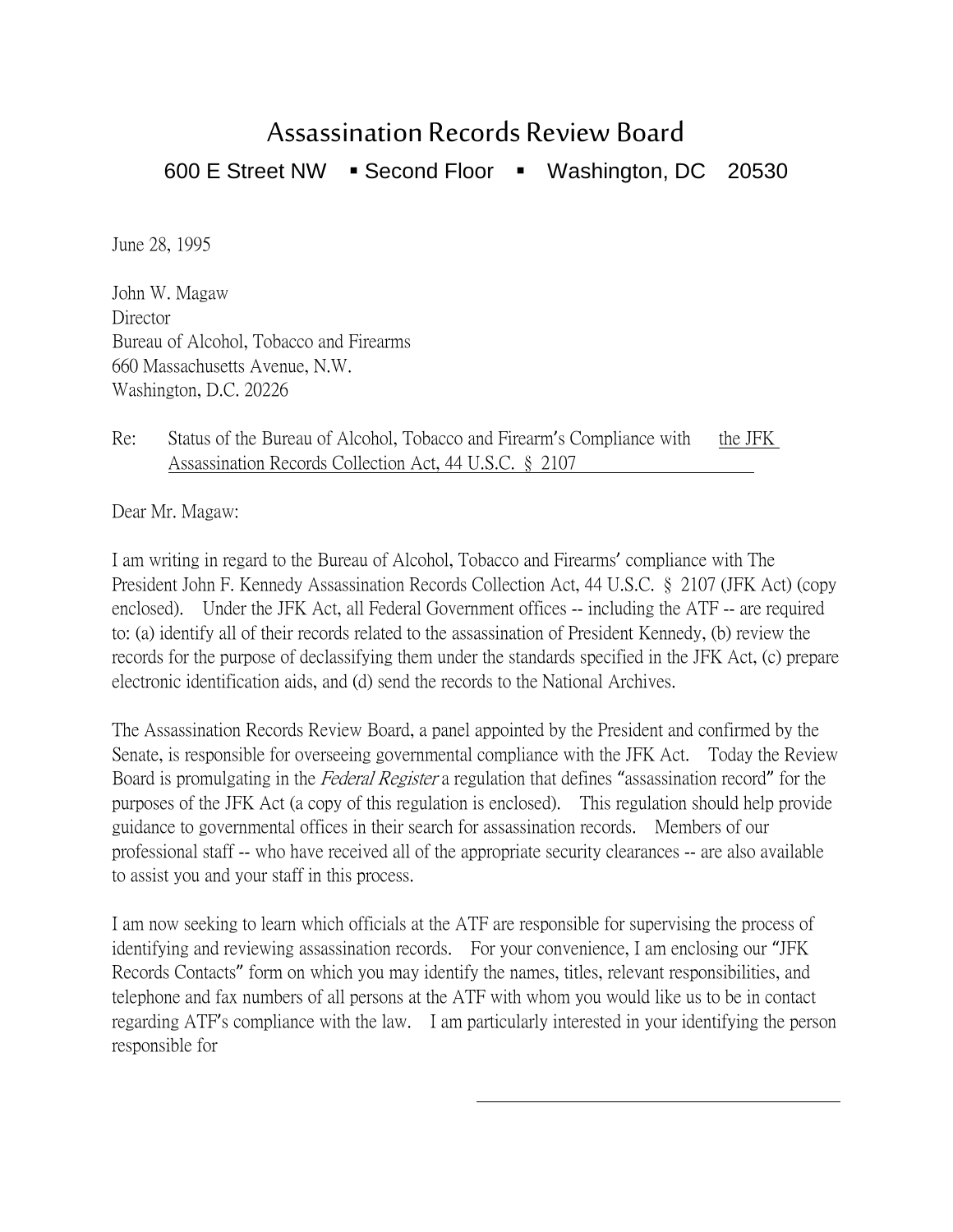Telephone: (202) 724-0088 Facsimile: (202) 724-0457 preparing your electronic identification aids.

We look forward to working with the ATF to further the important objectives of the JFK Act. Please feel free to contact me if I can be of any assistance.

Sincerely yours,

David G. Marwell Executive Director

Enclosures

cc: Robert E. Rubin, Secretary of the Treasury Jane L. Sullivan, Director, Office of Information Resources Management